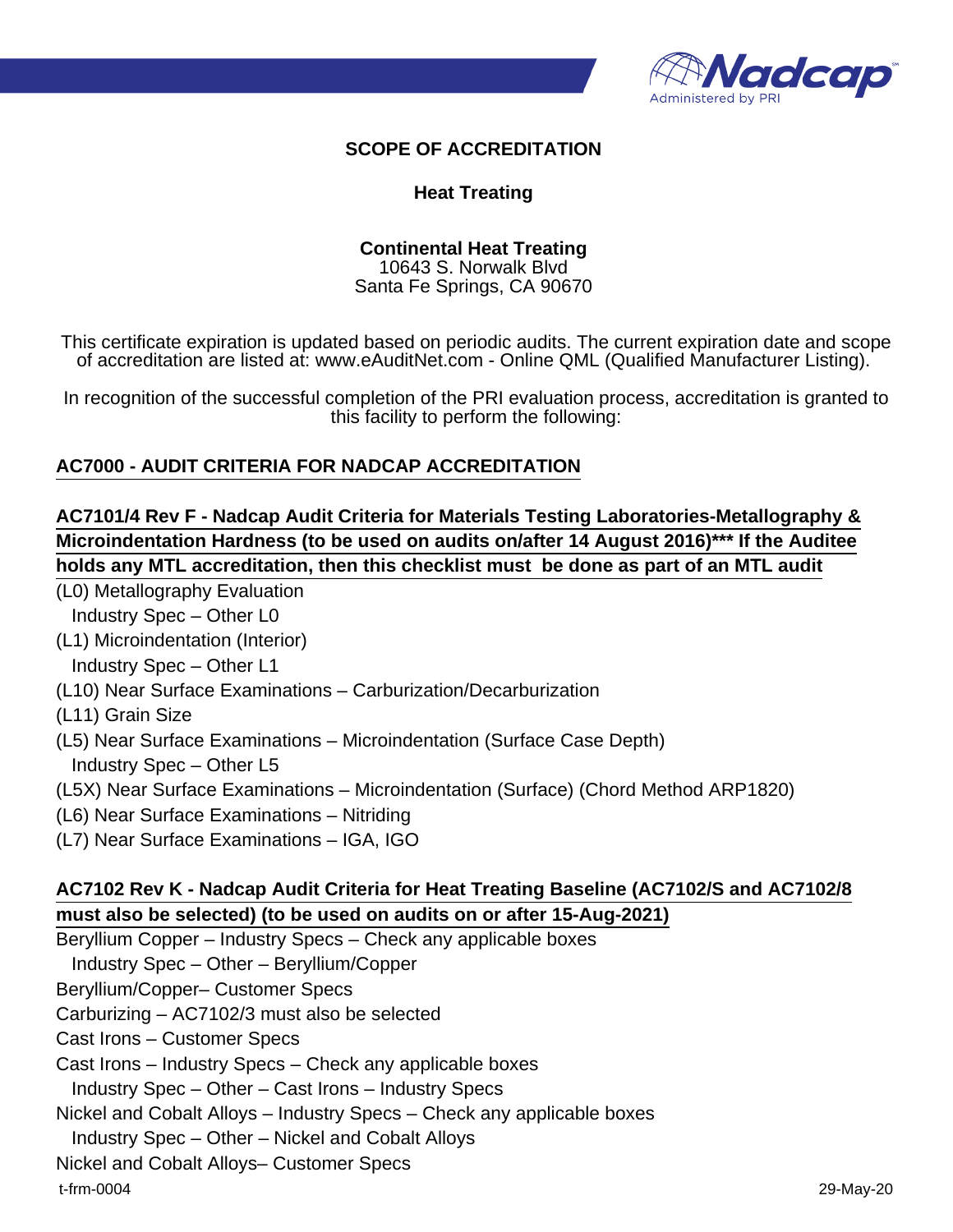Nitriding – AC7102/4 must also be selected

Plating (Temporary Plating & Braze Preparation Only) – Customer Specs Plating (Temporary Plating & Braze Preparation Only) – Industry Specs – Check any applicable boxes

Industry Spec – Other – Plating

Stainless Steels, Austenitic – Customer Specs

Stainless Steels, Austenitic – Industry Specs – Check any applicable boxes

Industry Spec – Other – Stainless Steels, Austenitic

Stainless Steels, Martensitic – Customer Specs

Stainless Steels, Martensitic – Industry Specs – Check any applicable boxes

Industry Spec – Other – Stainless Steels, Martensitic

Stainless Steels, Precipitation Hardening – Customer Specs

Stainless Steels, Precipitation Hardening – Industry Specs – Check any applicable boxes

Industry Spec – Other – Stainless Steels, Precipitation Hardening

Steels – Customer Specs

Steels – Industry Specs – Check any applicable boxes

Industry Spec – Other – Steels

Stress Relieve – Customer Specs

Stress Relieve – Industry Specs – Check any applicable boxes

Industry Spec – Other – Stress Relieve

Vacuum Heat Treating – Customer Specs

Vacuum Heat Treating – Industry Specs – Check any applicable boxes

Industry Spec – Other – Vacuum Heat Treating

# **AC7102S Rev J - Nadcap Supplemental Audit Criteria for Heat Treating (to be used on audits on'after 31 May 2020)**

U11 The Boeing Company

U14 SAFRAN Group

U18 United Technologies Corp. – Hamilton Sundstrand

U23 Raytheon Company

U3 Rolls–Royce

U7 MTU Aero Engines GmbH

# **AC7102/3 Rev D - Nadcap Audit Criteria for Heat Treating - Carburizing (to be used on audits on/after 10 July 2016)**

Carbonitriding – Customer Specs Carbonitriding – Industry Specs – Check any applicable boxes Industry Spec – Other Carburizing – Customer Specs Carburizing – Industry Specs – Check any applicable boxes Industry Spec – Other